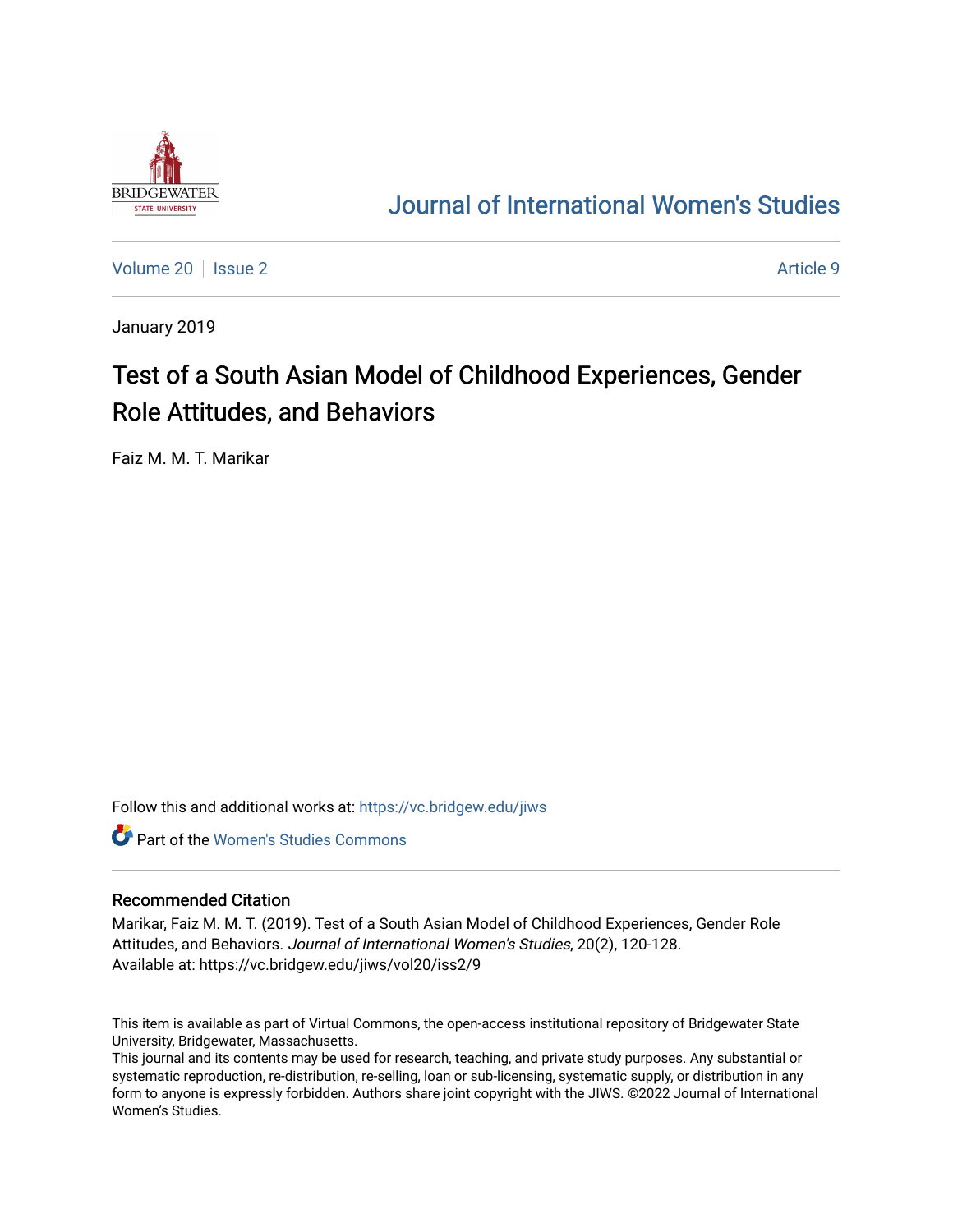#### Marikar: Childhood Experiences, Gender Role Attitudes, and Behaviors

This journal and its contents may be used for research, teaching and private study purposes. Any substantial or systematic reproduction, re-distribution, re-selling, loan or sub-licensing, systematic supply or distribution in any form to anyone is expressly forbidden. ©2019 Journal of International Women's Studies.

#### **Test of a South Asian Model of Childhood Experiences, Gender Role Attitudes, and Behaviors: The Case of Sri Lanka**

By Faiz MMT Marikar<sup>1</sup>

#### **Abstract**

The social status of males and females is an important concept for cross-cultural research. In addressing this issue, a cultural insider can be recognized as a strength that allows the researcher to take part in the everyday lives of local people. In addressing the achievements of the Sri Lankan State's administrative sector, researchers have paid minimal attention to both gender equity and the influence of equality on hiring rates. This study mainly focuses on the impact of gender in personal development, which may be influenced by research participants decision-making processes. Data were collected from newly-recruited Sri Lankan administrative sector employees. A questionnaire was distributed among a total sample consisting of 36 males and females to test a South Asian model Childhood Experiences, Gender Role Attitudes, and Behaviors. Results indicated that men's involvement in taking care of children at the pre school stage is poor. Male dominance in family issues was noted, and in most situations it was observed even in daily routines. In summary, though male dominance is prominent in South Asia, it did not affect the gender-related attitudes and emotions in child development processes and decision-making.

*Keywords: Gender equity, Sri Lanka, Administrative sector*

#### **Background**

 $\overline{a}$ 

Gender equity refers to the equal valuing of males and females, and equal opportunities for life and work regardless of gender. Since the Universal Declaration of Human Rights was established by the United Nations in 1948, gender equity has been accepted as a fundamental principle of human rights. Women comprise a substantial portion, approximately 50%, of today's workforce (Bureau, 2005; Segal, 1992). However, despite nearly equal representation in the workplace, a substantial gender difference exists in career progression, as men progress faster and advance higher compared to women. Several surveys on this issue illustrate this matter. Although nearly one-half of the workforce is comprised of women, they occupy only one-third of all management positions (Bureau, 2005; Colwill, 1993), and women are more likely to be junior- or middle-managers than senior executives. Only 3% of women in the workforce occupy senior management positions (Segal, 1992).

In 2012, the United Nations agreed on the landmark United Nations System-Wide Action Plan (UN-SWAP) on Gender Equality and the Empowerment of Women to implement the gender equality policy in its highest executive body, the UN Chief Executives Board, chaired by the Secretary General. Spearheaded by UN Women, the UN-SWAP for the first time assigns common

<sup>1</sup> Faiz MMT Marikar is working as the Director of the Staff Development Centre at General Sir John Kotelawala Defence University, Sri Lanka. He was offered a Fulbright Fellowship and trained for his Post-Doctorate at Johns Hopkins and Harvard Universities.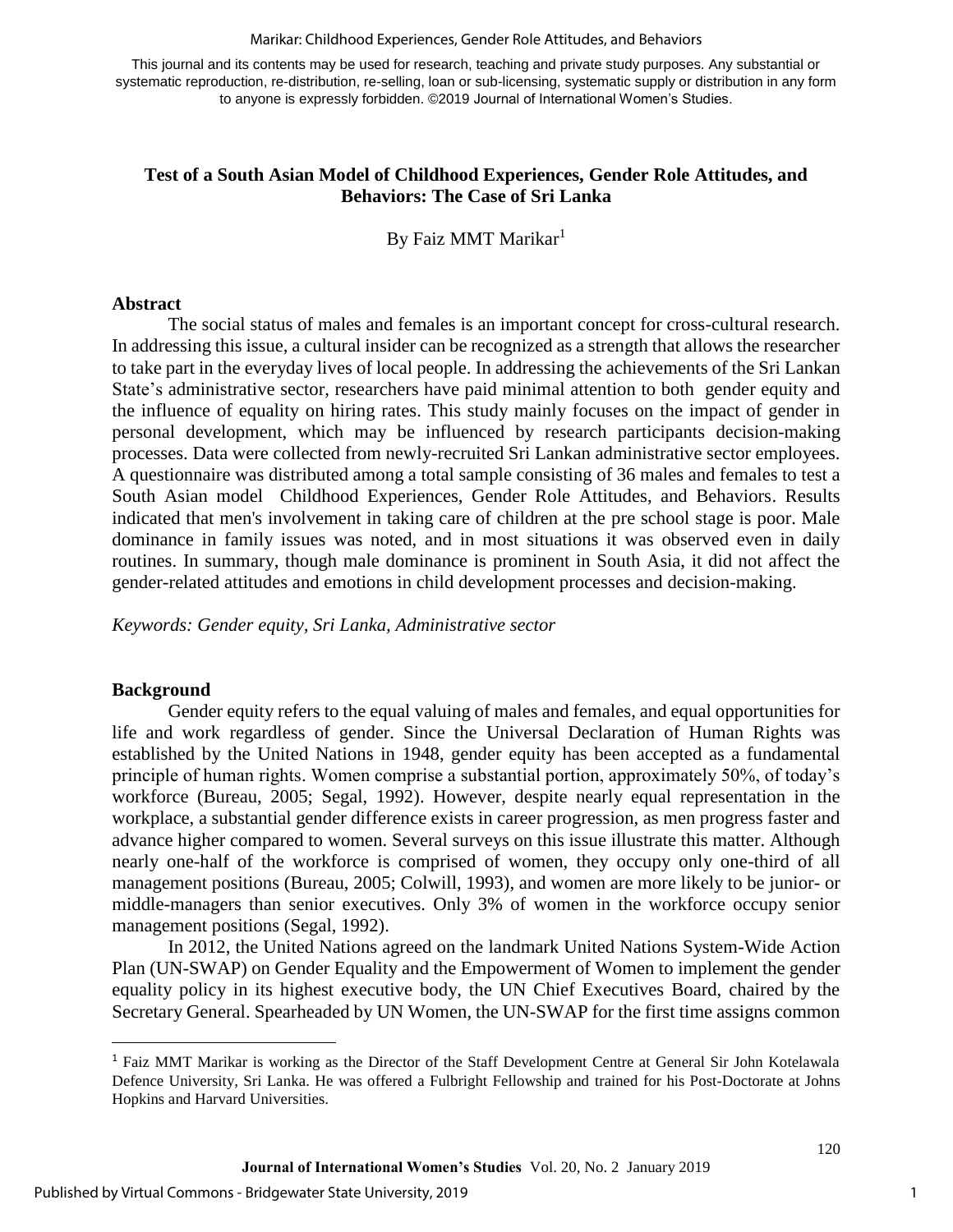performance standards for the gender-related work of all UN entities, ensuring greater coherence and accountability.

The Gender Equality Capacity Assessment Tool is a means of assessing the understanding, knowledge, and skills that a given organization or individual has in relation to gender equality and the empowerment of women, and on the organization's gender related policy. Capacity assessment refers to the process through which the information is gathered and analyzed, and to the results of this analysis.

When assessing the capacity of individuals, attention is paid to the knowledge, skills, and attitudes each person has regarding gender equality and the empowerment of women, as well as how they integrate these concepts into their daily work. The information gathered includes how much they know and understand about these concepts (such as gender equality and women's empowerment), policies (such as organizational gender strategy and gender mainstreaming strategy), procedures (such as how gender equality should be reflected in procurement or recruitment processes), and how capable they are of implementing these and other processes.

Capacity assessment at an organizational level evaluates what policies, strategies, and procedures are in place to ensure that gender equality and the empowerment of women can be adequately included in an agency's mandate. The Participatory Gender Audit, a methodology developed by the International Labor Law, is a systematic, participatory, and gender-sensitive methodology for analyzing how gender is mainstreamed within an organization.

#### **Transparency, Accountability, Gender Equality, and Power**

Promoting gender equity is about working towards fairness in relationships between males and females and being alert to the ways that gender may create inequality. Although the terms 'transparency' and 'accountability' can seem ubiquitous these days, they are rarely defined with much rigor. The vagueness that surrounds these terms stems partly from the fact that they are used in numerous different issue areas (Florini, 1999). However, the roots of most definitions of transparency and accountability are found in the literature of political sciences and governmental institutions (Neyland, 2007; Siklos, 2003; West *et al.,* 1998). These studies stress that governmental organizations should be transparent, meaning that organizations are called upon to make internal aspects of their activities externally visible. The idea is that openness will reduce the opportunities for corruption or unethical practices. The present study defines decisions or practices as 'transparent' when information about how they are executed is accessible to insiders and outsiders in an accurate and comprehensible form. The purpose of transparency is closely connected to enabling outsiders to hold organizations to account for their policies and performance (Florini, 1999; Levay & Waks, 2009). Institutions can be said to be transparent when they release information relevant to holding them accountable (Giddens, 1984).

Gender equality programs frequently emphasize the importance of transparent position appointment processes; transparency is seen as a way of increasing the likelihood of a fairer process and reducing in hiring practices. Studies on gender mechanisms in organizations emphasize that transparency enhances women's chances of promotion and decreases the chance of gender-related bias (Allen, 1998; Finland, 1998; Ledwith & Simonetta, 2000; Rees, 2004). All these studies show that bias is common if assessments are based on obscure criteria and the evaluation process is kept confidential.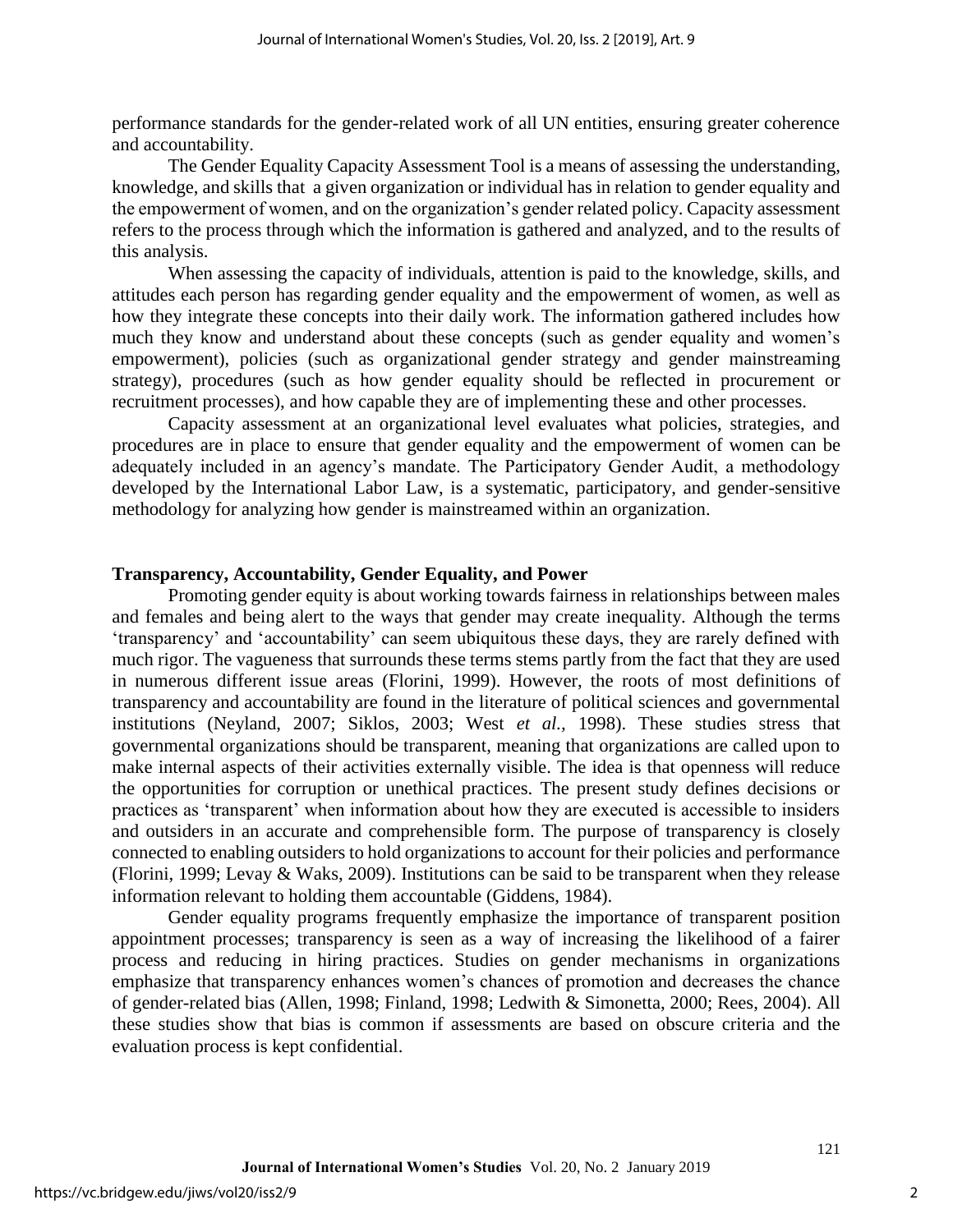#### **Gender Equality Theories**

Gender equality is a contested concept. Different conceptualizations underlie gender equality programs, and those conceptualizations can be traced back to analytically distinct perspectives within feminist theory (Booth & Bennett, 2002; Verloo, 2005). One perspective has been named the 'equal opportunities' or 'equal treatment' perspective and is based on liberal feminism: the idea that women and men are equal and therefore have equal rights, as well as equal access to an equal representation in public life. From this perspective, gender equality aims to enable women and men to compete as equals in the workplace and the labor market and to create equal opportunities by eliminating structural and procedural barriers to women's success (Meyerson & Kolb, 2000).

#### **Gender Laws in Sri Lanka**

Today in Sri Lanka we live in an environment that embraces international standards as a strategy for imposing alien and, in general, western values, on our government and people. Politicians and even public officials seem to have forgotten that, as a member of the international community, the Sri Lankan government has signed and agreed to be bound by international treaties like the Convention on the Elimination of all forms of Discrimination against Women (CEDAW), instruments such as the International Labor Organization (ILO), and international policy documents such as the beginning Platform for Action and the Millennium Development Goals. There is also increasing amnesia regarding the manner in which our governments had, with the participation of civil society, introduced legislation incorporating international standards. Legislation such as the Penal Code Ammendments (1995 and 2006), the Maintenance Act (1999), the Domestic Violence Act (2005), and the ammendments on maternity leave and child labor have brought some commitments under international instruments like CEDAW, the Committee on the Rights of the Child (CRC), and ILO conventions, into the domestic laws and policies of our country. Therefore, gender laws in Sri Lanka are super-imposed by non-governmental organizations.

This article discusses the sample selection for a study designed to control gender equality in families and how it was promoted in their daily lives. The capacity of individuals is commonly assessed using tools such as questionnaires and surveys, individual tests, focus groups, and interviews. The methodology for this study included in-depth interviews and a questionnaire.

The current study mainly focuses on the influence of gender in individuals' personal development, which may be shaped by decision-making processes of their families. The purpose of promoting gender equity in the educated population is to create equal and enriching lives for all people in Sri Lanka. The South Asian model of Childhood Experiences, Gender Role Attitudes, and Behaviors will reflect on boys' and girls' decision-making abilities and and plan ways to overcome inequalities through an ongoing process of self-reflection, observation, planning, and evaluation.

### **Methodology**

*The recruitment case-Administration of Questionnaire*

The questionnaire was administered to state administrative sector employees in Sri Lanka, who were given 30 minutes to answer the questionnaire. Before the questionnaire was administered, participants provided their knowledge about gender equity and equality before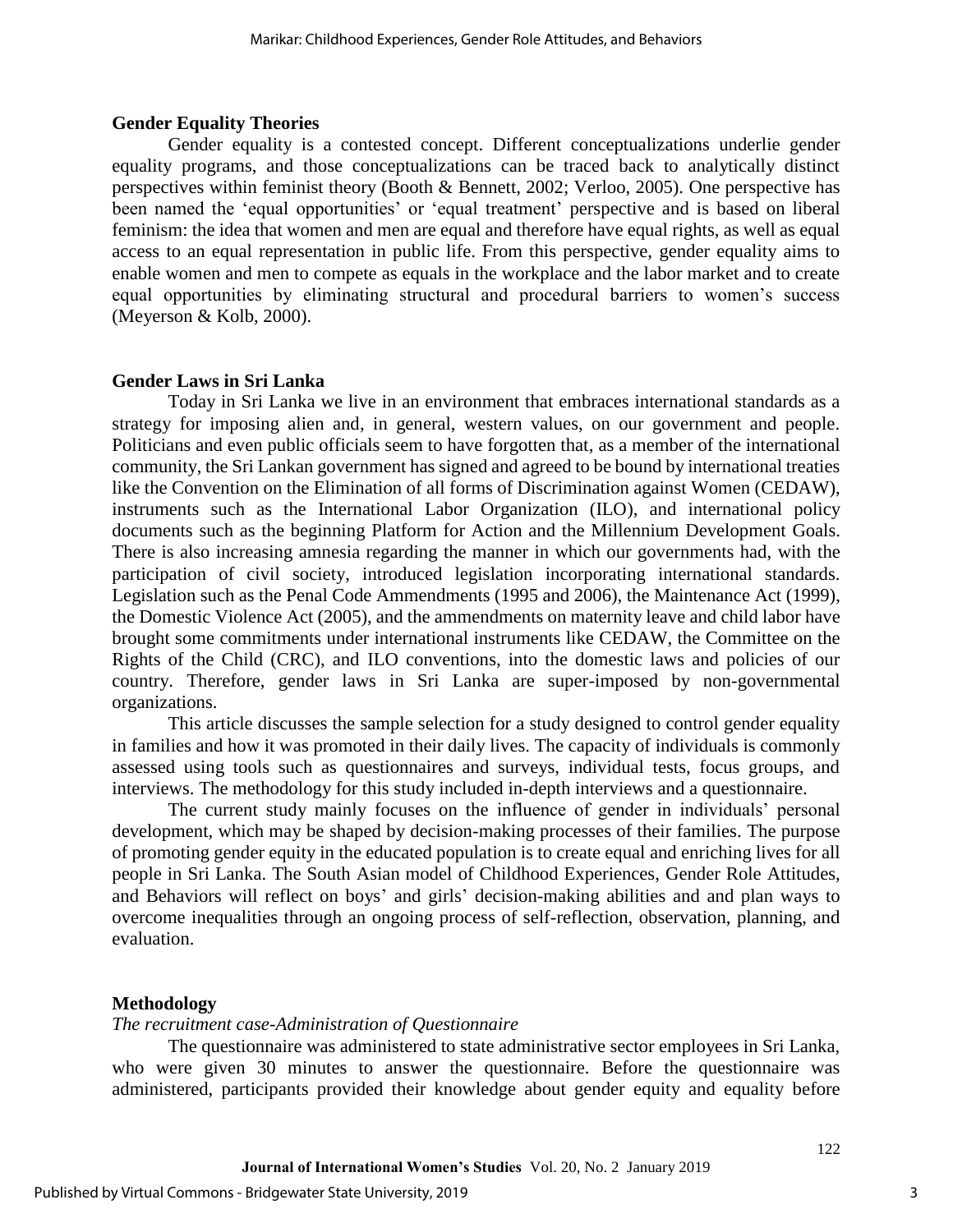administration of the questionnaire. Care was taken to avoid exchanging the administrative sector employee information or ideas.

### *Data Collection*

The research study used qualitative and quantitative data collection methods. Participants were 36 young men and women with a mean age of 30.75 years (Standard Deviation [SD] = 4.003 years), the females and males in the sample were 61.1% and 38.9%, respectively. The average family mean size was 2.94 individuals  $(SD = 1.433$  individuals). All participants self-identified as employed in the Sri Lankan administrative sector. Although the researchers did not make a more fine-grained inquiry about participants' heritage, there is no reason to believe they differed from the general population. The sample represented Buddhist, Christian, and Hindu populations as 83.3%, 8.3%, and 8.3%, respectively, which is close to the general Sri Lankan population statistics. Educational levels ranged from Bachelor's Degree to Master's Degree.

The respondents were occupied in one of the four major academic areas, i.e. management, social sciences, natural sciences, and medical sciences, in the state administrative services. They were encouraged to talk about concrete cases and incidents based on anonymity rather than in generalities

# *Data Analysis*

To analyze the questions, the informal reasoning displayed by individuals, representing a high and low level of understanding of gender-based issues, were compared with the computeraided SPSS software system. The validity of the translation was independently assessed by two observers competent in the English language. For statistical analysis, we transformed all our data using the SPSS statistical analysis package.

# **Results**

### *Self-Reflection*

It is useful for child care professionals to reflect on how much time they spend communicating with boys and girls and their method of interaction with the children. Table 1 shows that a father alone spends a lesser amount of time with the children compared to a mother alone in Sri Lanka. Percentage-wise, it denotes only 11.1% of fathers while 44.4% mothers looked after the kids. Some families are well looked-after by father and mother, which is far higher than the extended family support; it is around 33.4% in the educated crowd. Though it shows 33.4%, the researchers of the study believed that the mother plays a significant role in this context.

| ີ<br>້           | ິ<br>ີ    |         |         |            |
|------------------|-----------|---------|---------|------------|
|                  |           |         | Valid   | Cumulative |
|                  | Frequency | Percent | Percent | Percent    |
| Father $(F)$     | 4         | 11.1    | 11.1    | 11.1       |
| Grand Mother (G) |           | 2.8     | 2.8     | 13.9       |
| Mother $(M)$     | 16        | 44.4    | 44.4    | 58.3       |
| M,F              | 12        | 33.4    | 33.4    | 91.7       |
| M.F.G            |           | 8.4     | 8.4     | 100.0      |
| Total            | 36        | 100.0   | 100.0   |            |

# **Table 1 - Caregiving while growing up**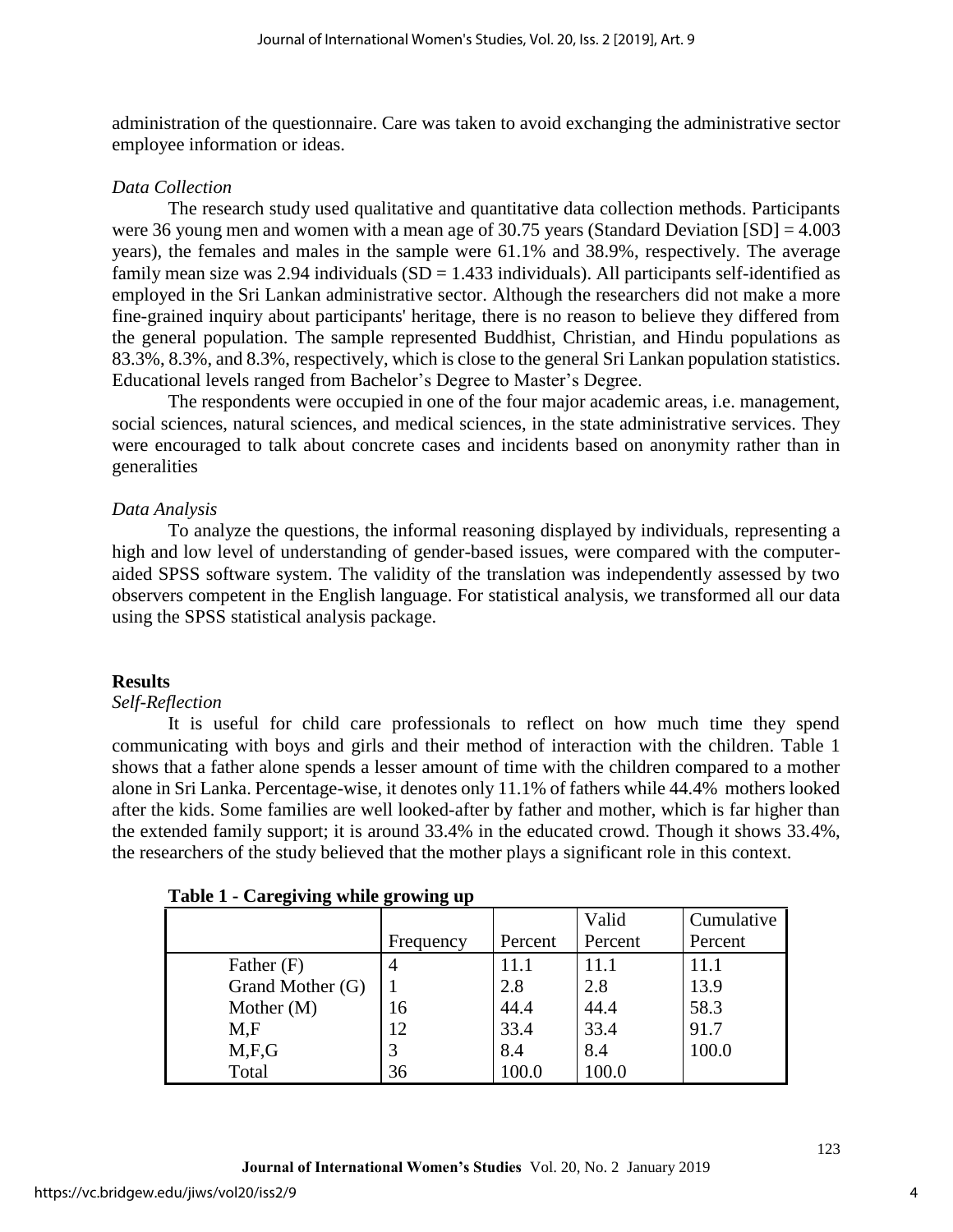## *Reflection of gender influence*

Very early on in childhood, a growing child's mind is free from gender bias, though gender stereotypes influence their mindset to be changed over time. Here, the educated group in Sri Lanka shows a radical change towards a better person in the society. In half of the sample population (50%), parents do the decision-making together (Fig. 1). Individual decision-making such as father or mother's decision-making is somewhat same, and it is the same: 25% for both parties. It is indeed a good indicator among the educated crowd in Sri Lanka, which is almost equal to developed countries (Giddens, 1984).





# **Practical ideas for promoting gender equity**

It can be helpful to consider the sample population's ideal practices for gender equity and the reasons that generate difficulty in promoting gender equality in their workplaces. The researchers asked them whether the father or any other male relative helped in food preparation, house cleaning, washing the clothes, cleaning the bathroom, and taking care of siblings. It was interesting to observe that almost in all scenarios, the males helped in day-to-day activities only sometimes (Fig. 2).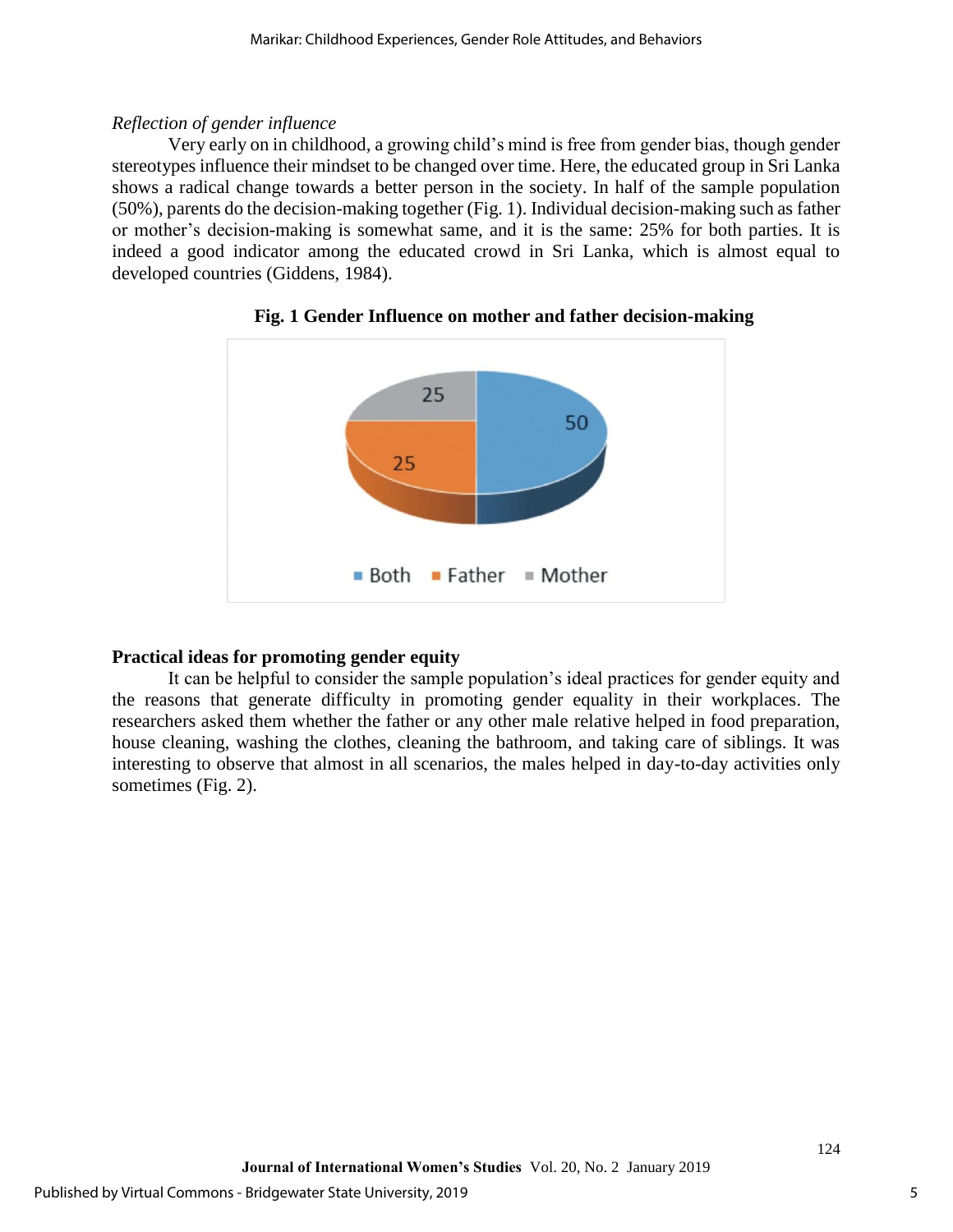**Fig. 2 Male Support in Daily Life Tasks**



This is the stereotypical role model of Sri Lankan males, even in the educated crowd. Further expansion of this study regarding how to teach children has unfolded. The same questions were asked about their childhood training in food preparation, house cleaning, washing the clothes, cleaning the bathroom, and taking care of siblings. The outcome of this questionnaire produced the answer "yes" in at least 60% for all sectors (Fig. 3). This indicates that their socialization has led to personal independence.





# **Conclusion**

In many people's lives and experiences, gender bias is present to some extent. During character building, it can produce barriers to promoting positive equity for children. By valuing and actively working towards gender equity, the barriers of gender stereotypes and prejudice can be defeated to enable boys and girls to benefit equally from their childhood experiences. Since qualitative research frequently involves face-to-face contact between the researcher and the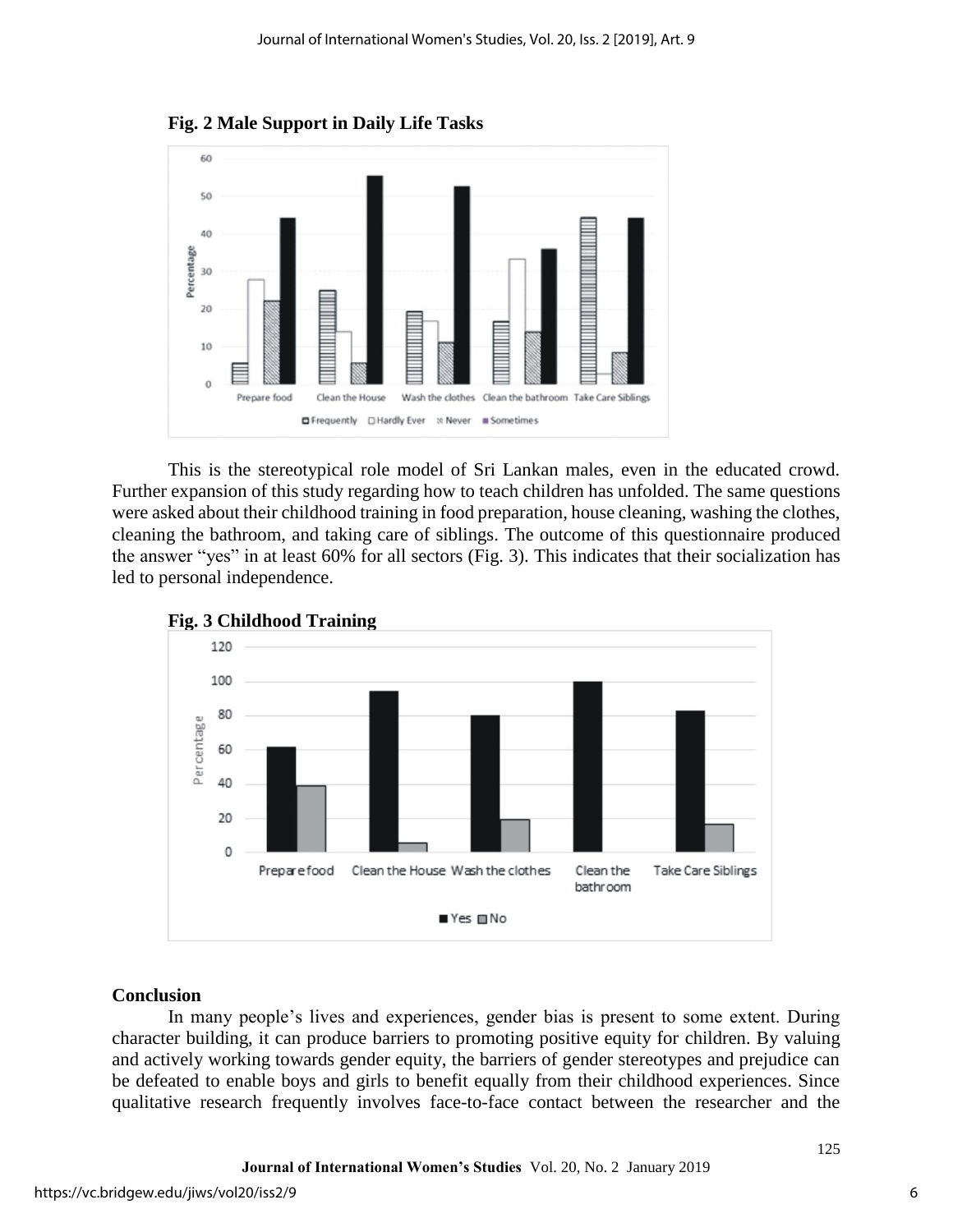subject, open-ended rather than closed questions; unstructured, rather than structured-interview samples are typically small. To generate a hypothesis it is much more useful if the small samples under study are relatively homogeneous since a general population makes the task of identifying common patterns almost impossible.

In this study, the reviews indicate that impression management tactics tend to vary in the frequency with which they employ different impression management tactics, and in some cases, masculine typed impression management tactics tend to lead to better performance in educating their children. Furthermore, as per the quantitative and qualitative research, blending a similar concept among men and women will lead to the success of their offspring. Each outcome in this study needs to be carefully examined by future researchers.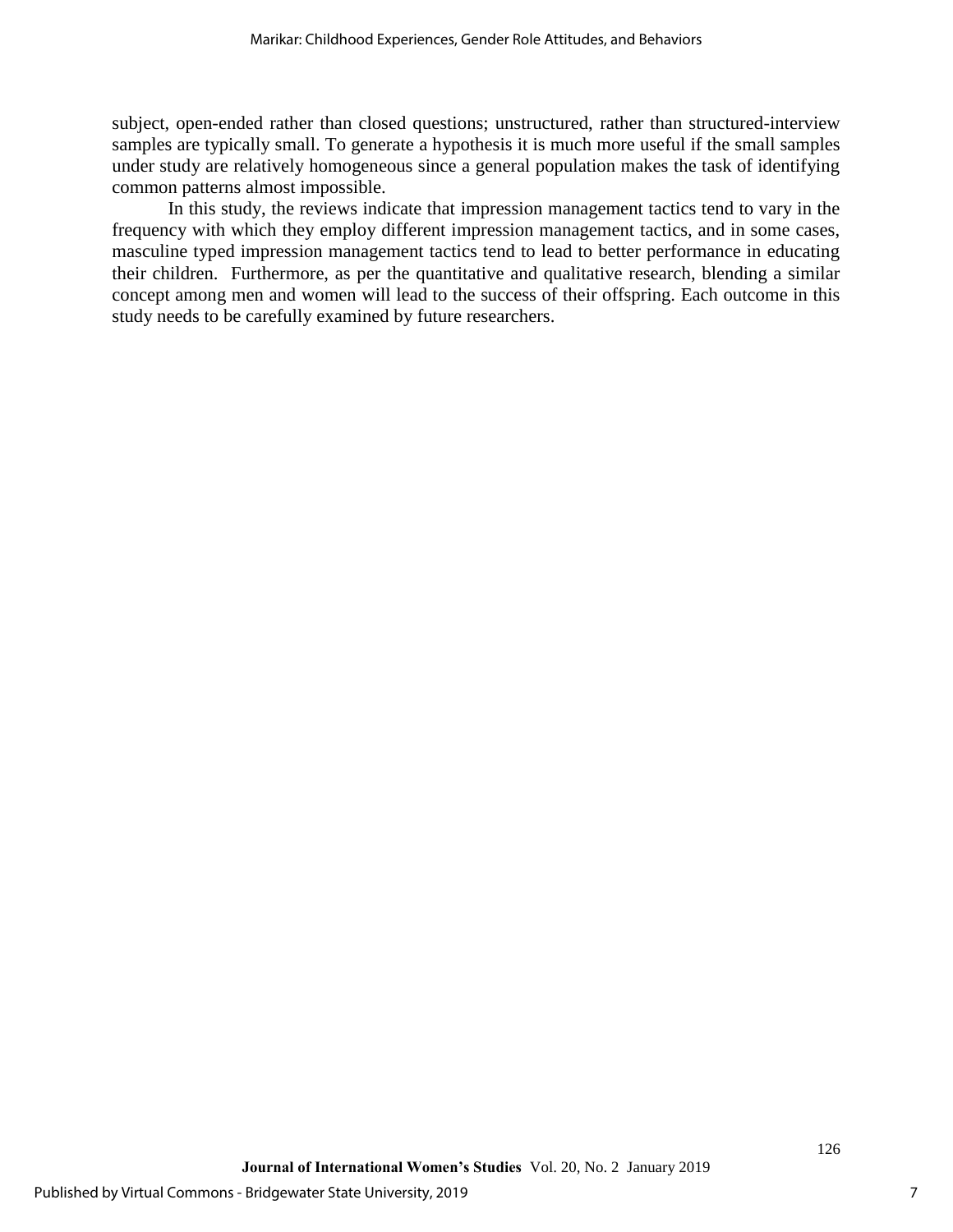### **References**

- Allen, N. (1998). "Aspects of promotion procedures in Australian universities'." *Higher Education* 17: 267–280.
- Booth, C. and Bennett C. (2002). "Gender mainstreaming in the European Union: Towards a new conception and practice of equal opportunities?' : ." *European Journal of Women's Studies* **9**(4): 430–446.
- Bureau., D. O. L. W. S. (2005). "Women in the labor force in 2004. Retrieved 2005 from the U. S. Department of Laborvia " Retrieved June 15, 2016, from http://www.dol.gov/wb/factsheets/Qf-laborforce-04.htm
- Colwill, N. L. (1993). *Women in management: Power and powerlessness*. In B. C. Long & S. E. Khan (Eds.), *Women, work, and coping: A multidisciplinary approach to workplace stress* (pp. 73–89). Montreal-Kingston Canada:, McGill-Queen's University Press.
- Finland, A. O. (1998). "Women in academia: Report of the working group appointed by the Academy of Finland. Helsinki: Academy of Finland."
- Florini, A. M. (1999). Does the invisible hand need atransparent glove? The politics of transparency'. In *Annual World Bank Conference on Development Economics.* Washington DC.
- Giddens, A. (1984). *The constitution of society: Outline of the theory of structuration.* Cambridge: Polity Press.
- Ledwith, S. and Simonetta. M. (2000). "Balancing gender in highereducation." *The European Journal of Women's Studies* 7(1): 7–33.
- Levay, C. and W. Waks (2009). "Professions and the pursuit of transparency in healthcare: Two cases of soft autonomy". *Organization*.
- Meyerson, D. E. and D. M. Kolb (2000). "Moving out of the "armchair":Developing a framework to bridge the gap between feminist theory andpractice'. ." *Organization* 7(4): 553–571.
- Neyland, D. (2007). "Achieving transparency: The visible,invisible and divisible in academic accountability networks'. ." *Organization* 14(4): 499–516.
- Office of the High Commissioner for Human Rights. (2009). *The Universal Declaration of Human Rights.* Retrieved 3 June, 2009, from: ttp://www.ohchr.org/EN/UDHR/Pages/Language.aspx?LangID=eng
- Rees, T. (2004). "Measuring excellence in scientific research: The UK Research Assessment Exercise' in Gender and Excellence in the Making. EUR21222. Brussels: DGresearch,European Commission."
- Segal, A. T. (1992). "Corporate women." *Business Week*: 74–83.
- Siklos, P. (2003). "Assessing the impact of changes in transparency and accountability at the Bank of Canada." *Canadian Public Policy* 29(3): 279–299.
- Verloo, M. (2005). "Displacement and empowerment: Reflections on the concept and practice of the Council of Europe approach to gender mainstreaming and gender equality'." *Social Policy* 12(3): 344–365.
- West, A., E. Hazel and N. Philip (1998). "School admissions: Increasing equity,accountability and transparency'." *British Journal of Educational Studies* 46(2): 188–200.